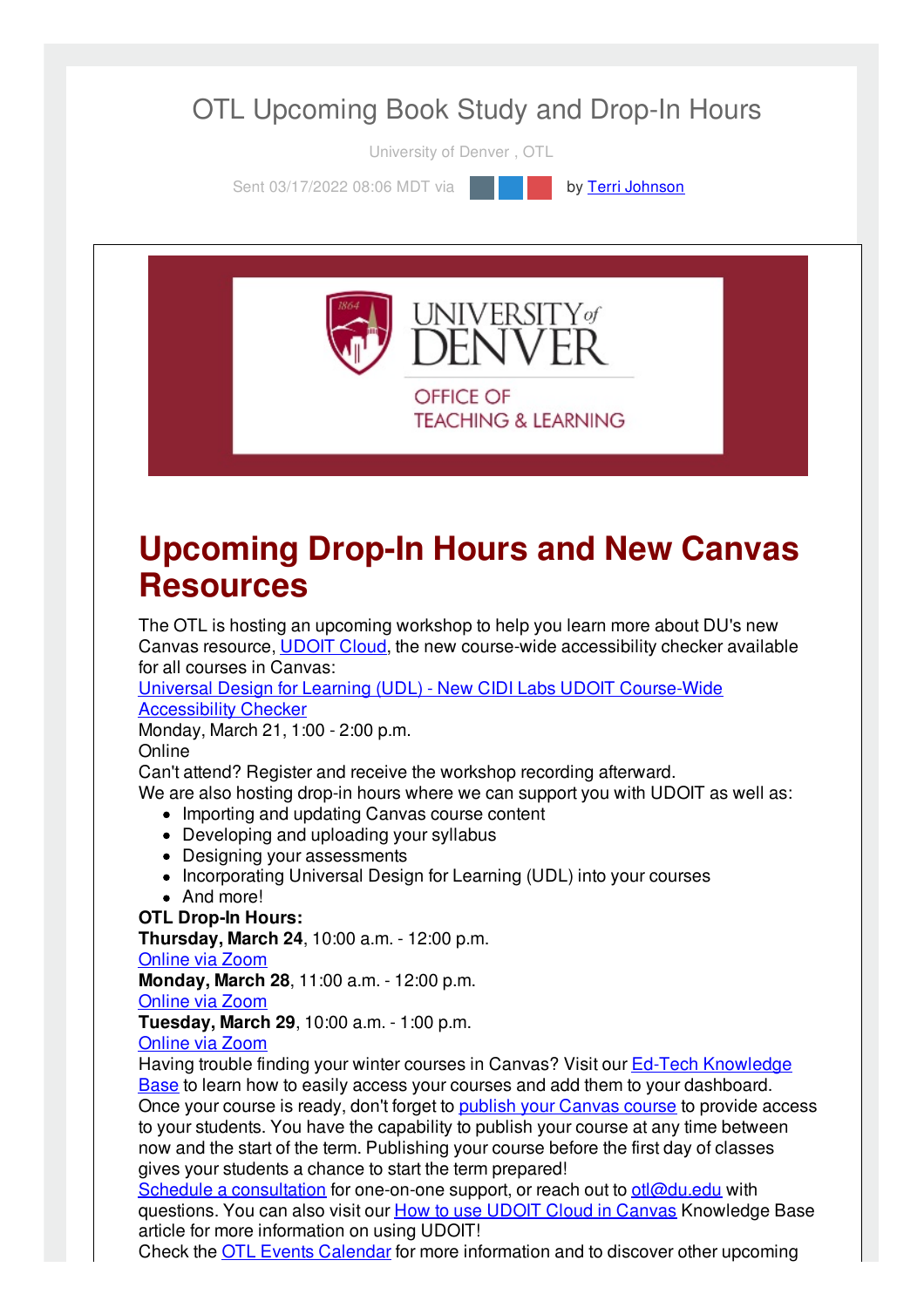# Spring Equity Workshops

The Office of Teaching and Learning (OTL) is partnering with the Division of Diversity Equity & Inclusion (division of DEI) to offer Equity Workshops every other Monday throughout the spring quarter. These highly interactive workshops, led by Dr. Becca Ciancanelli (Director of Inclusive Teaching Practices, OTL) and Dr. Kristin Deal (Director, division of DEI) will allow for participants to talk openly about classroom challenges and achievements while working to support students with various identities and lived experiences. We will develop inclusive practices and policies in the classroom through storytelling and gathering collective knowledge. Coffee and breakfast treats will be available for in-person attendees. Feel free to join online as well! Exploring data from the [Accessibility](https://otl-events.du.edu/public/registration/5818) Survey to balance student needs and faculty needs

 $C_{\rm C}$  the OTL Events Calendar for more information and to discover other upcoming  $\alpha$ 

Monday, March 28, 10:00 - 11:00 a.m.

Hyflex - join us online or in person at Anderson Academic Commons 345 Preparing for mid quarter [assessments](https://otl-events.du.edu/public/registration/5819) and scaffolding knowledge toward student outcomes

Monday, April 11, 10:00 - 11:00 a.m.

Hyflex - join us online or in person at Anderson Academic Commons 345 Now what? Action oriented engagement after mid quarter [assessments](https://otl-events.du.edu/public/registration/5820) and working in mid quarter fatigue

Monday, April 25, 10:00 - 11:00 a.m.

Hyflex - join us online or in person at Anderson Academic Commons 345 Incorporating [metacognitive](https://otl-events.du.edu/public/registration/5821) activities to increase motivation and skill building Monday, May 9, 10:00 - 11:00 a.m.

Hyflex - join us online or in person at Anderson Academic Commons 345 [Compassion](https://otl-events.du.edu/public/registration/5822) fatigue; relieving stress and developing resilience in partnership with your students

Monday, May 23, 10:00 - 11:00 a.m.

Hyflex - join us online or in person at Anderson Academic Commons 345

## OTL Book Study and Author Conversation - Braiding Sweetgrass: Indigenous Wisdom, Scientific Knowledge and the Teachings of Plants by Dr. Robin Wall Kimmerer

Dr. Robin Wall Kimmerer is hosting a series of virtual conversations for the University of Denver community focusing on her recent book Braiding Sweetgrass: Indigenous Wisdom, Scientific Knowledge and the Teachings of Plants. In preparation for her visit, Dr. Julie Morris (Dept. of Biological Sciences) and Dr. Paul Michalec (Dept. of Teaching and Learning Sciences) are hosting a three-session book study. Staff and faculty can join the conversation face to face or virtually over Zoom and are welcome to attend as many of the sessions as they can.

Dates:

[Tuesday,](https://otl-events.du.edu/public/registration/5815) March 29, 12:00-1:00 p.m. [Tuesday,](https://otl-events.du.edu/public/registration/5816) April 5, 12:00-1:00 p.m. [Tuesday,](https://otl-events.du.edu/public/registration/5817) April 19, 12:00-1:00 p.m. Hyflex - join us online or in person at Anderson Academic Commons 345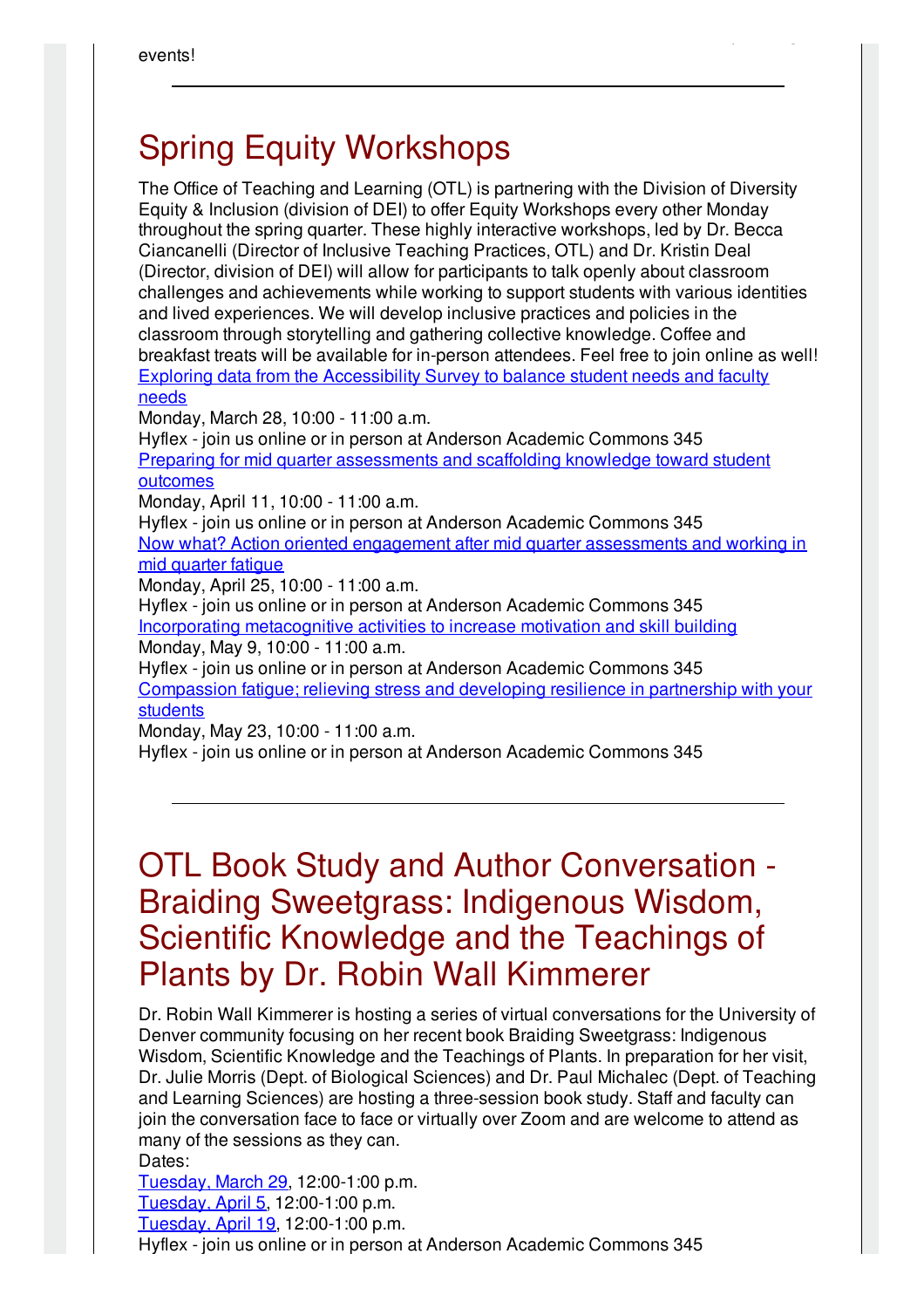Braiding Sweetgrass is available electronically through the DU library system (ebook and audiobook versions). For additional questions contact Dr. Paul Michalec at [Paul.Michalec@du.edu](mailto:Paul.Michalec@du.edu) or Dr. Julie Morris at [Julie.A.Morris@du.edu](mailto:Julie.A.Morris@du.edu).

Hyflex - join us online or in person at Anderson Academic Commons 345

## Summer Textbook Bookstore Submissions

Have you submitted your required textbooks to the DU Bookstore for Summer 2022 yet? The deadline for the Bookstore for Summer 2022 was set for March 15th! If you have not done so already, please submit these to the **DU [Bookstore](https://www.bkstr.com/denverstore/home?kw=du bookstore&AdCampaign=EFOL_1282_Bookstore_Search_NonBrnd_University of Denver_Exact_RLSA&Adgroup=Bookstore&Source=AdWords&gclick=Cj0KCQjw8eOLBhC1ARIsAOzx5cExe6aCrCb4tYHYrL95aRcJNqBpfwKOSHV-IKjHxrLwWBGG3Vs5xXYaAoQYEALw_wcB&cm_mmc=RisePaidSearch-_-Bookstore_RLSA-_-Google-_-1282&gclid=Cj0KCQjw8eOLBhC1ARIsAOzx5cExe6aCrCb4tYHYrL95aRcJNqBpfwKOSHV-IKjHxrLwWBGG3Vs5xXYaAoQYEALw_wcB&gclsrc=aw.ds)** as soon as possible. Submitting your required textbook information through the DU Bookstore not only helps create better access for all students but will also allow the Disability Services Program (DSP) more time to process Alternate Format Text (AFT) requests. Students with the AFT accommodation are responsible for submitting their own AFT [Request](https://www.du.edu/studentlife/disability-services/books.html) Form through the DSP, but they need to know the details of their required textbooks in order to submit their requests.

### ePortfolio Platform Vendor Demos

In collaboration with IT, the OTL is excited to announce three finalists for our new ePortfolio Platform. For details on Vendor Demos, visit the DU Portfolio [Decommission](http://portfolio.du.edu/duportfoliodecom) Page[.](http://portfolio.du.edu/duportfoliodecom) Note: you will need to login using your DU credentials to view the Zoom information.

ePortfolios are personal websites that provide students with a space to reflect on their curricular and co-curricular experiences, curate evidence of skills and learning, and display their knowledge through a variety of mediums, including presentations, documents, videos, images, and more. In addition to being a space for students to reflect on their learning, ePortfolios are a rich source of course and programmatic assessment. Within the chosen platform, faculty will have a variety of ways to provide feedback through comments, rubrics, and summative grades that integrate with Canvas. These demos start in April, and we encourage faculty, staff, and students to attend and provide feedback on the finalists.

# Zoom and Kaltura Integration Starts on March 23

Starting on March 23, all of your future Zoom Cloud video recordings will be transferred automatically to your Kaltura account. Kaltura is DU's platform for storing, organizing, publishing, and streaming media, and you can access your Kaltura media through DU [MediaSpace,](http://mediaspace.du.edu/my-media) and through My [Media](https://otl.du.edu/knowledgebase/kaltura-how-to-share-media-through-canvas-media-gallery/) within your Canvas course. Recordings will not be stored in the Zoom Cloud long term however a temporary copy of the recording will reside in Zoom while the transfer takes place. That temporary copy will move to the trash in Zoom for 30 days, after which it will be permanently deleted. Visit our Knowledge Base article, What will the Zoom & Kaltura Integration mean for [instructors?](https://otl.du.edu/knowledgebase/what-will-the-zoom-kaltura-integration-mean-for-instructors/) to learn more, including best practices for using Zoom and Kaltura.

Teaching Online - Advanced Practice Starts in